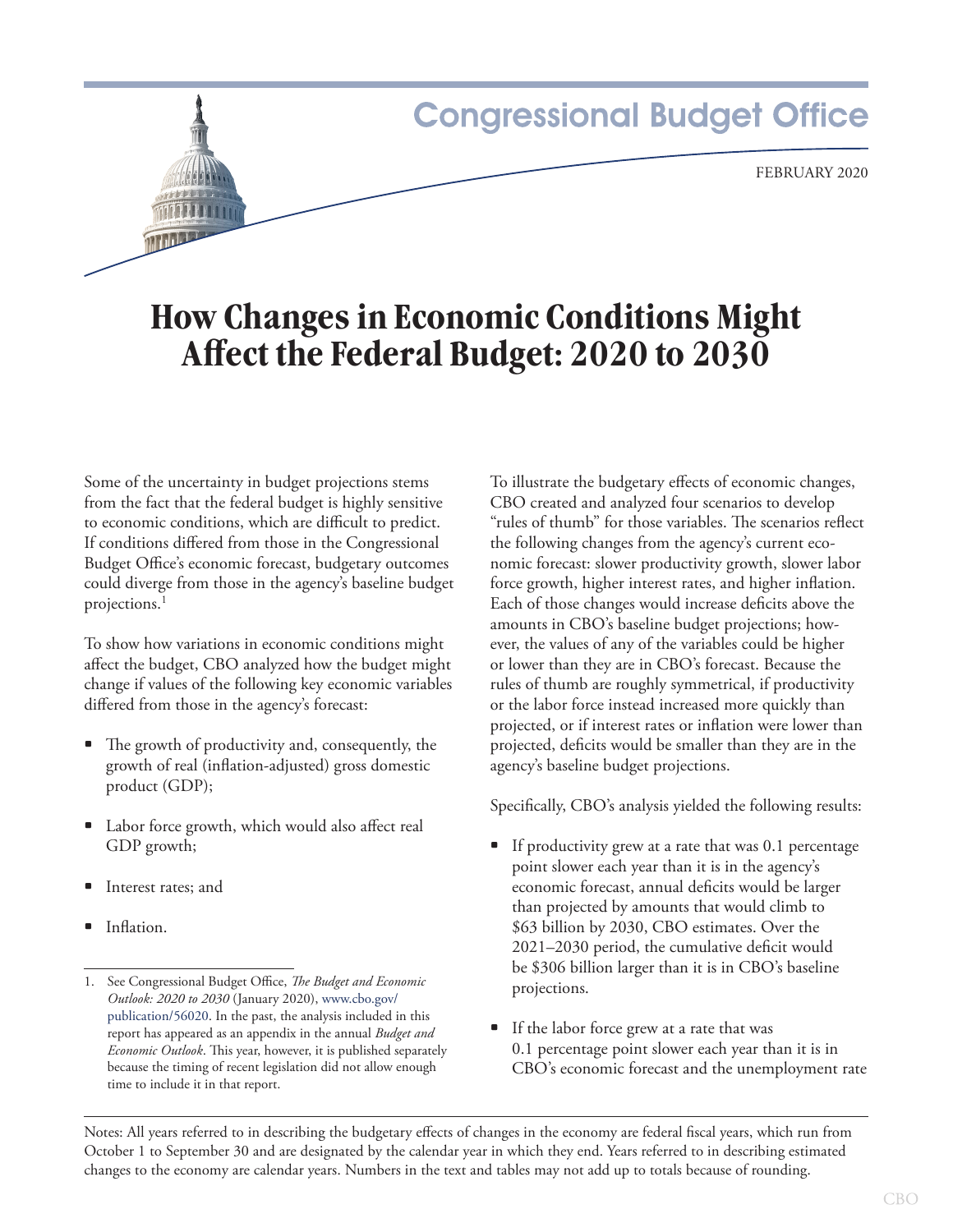remained unchanged, annual deficits would be larger than those in the agency's baseline budget projections by amounts that would grow each year and reach \$35 billion by 2030, CBO estimates. The cumulative deficit for 2021 to 2030 would be \$162 billion larger than it is in the agency's baseline budget projections.

- If all interest rates—including both the rate on 3-month Treasury bills and the rate on 10-year Treasury notes—were 0.1 percentage point higher each year than they are in CBO's economic forecast, deficits would increase progressively over the projection period by amounts that would rise to \$31 billion in 2030. The cumulative deficit for 2021 to 2030 would be \$185 billion larger than it is in the agency's baseline projections.
- If all wage and price indexes—including the GDP price index, the consumer price index for all urban consumers (CPI-U), the chained CPI-U, and the employment cost index for wages and salaries of workers in private industry—rose by 0.1 percentage point more each year than they do in CBO's economic forecast, annual deficits would be larger than projected by amounts that would climb to \$28 billion by 2030. The cumulative deficit for the 2021–2030 period would be \$148 billion larger than projected.

# **Background**

When economic conditions differ from those in the agency's forecast, actual federal spending and revenues are likely to differ from CBO's projections because economic conditions affect federal revenues and outlays in several ways. Revenues depend on the total amount of income that is subject to taxation, including wages and salaries, other income received by individuals, and corporate profits. Those types of income generally rise or fall (though not necessarily proportionally) in response to changes in economic growth and inflation. In addition, the Treasury regularly refinances portions of the government's outstanding debt—and issues more debt to finance new deficits—at market interest rates. Thus, the amount that the federal government spends to pay interest on its debt is directly tied to those rates. Spending for many mandatory programs is also affected by economic growth and inflation—either explicitly (for example, through cost-of-living adjustments), or indirectly. Finally, although actual spending for discretionary programs is determined solely by Congressional action, CBO's

projections of such spending are affected by changes in inflation when such spending is not constrained by the caps on discretionary budget authority that are in place under current law.2

Economic conditions could differ from those in CBO's forecast for a variety of reasons. Shifts in economic trends are difficult to identify, and until forecasters can identify those shifts, they may make incorrect inferences about the future trajectory of the economy. For example, CBO and other forecasters were slow to appreciate recent shifts in trends in interest rates. Changes in policy can also cause economic outcomes to differ from CBO's projections. As one of many examples, future changes in immigration policy could have significant implications for the growth of the labor force. Furthermore, the full effect of specific policy changes may not be immediately apparent, so actual conditions may diverge from CBO's projections even if the projections are intended to account for those policy changes. Finally, sometimes changes in economic conditions, such as turning points in the business cycle, simply cannot be predicted on the basis of available information.

The estimates in this report are used to calibrate CBO's budgetary feedback model. The budgetary feedback model, like the rules of thumb, was built to approximate how the federal budget would respond to changes in the economy. However, the budgetary feedback model provides a unified framework to quantify such changes, whereas the rules of thumb instead depend on a wider array of models specific to individual federal programs to generate estimates.<sup>3</sup>

# **The Economic Variables That CBO Examined**

CBO examined how differences in key economic variables would affect the budget projections by analyzing four illustrative economic scenarios; those simplified

<sup>2.</sup> The Bipartisan Budget Act of 2019 (Public Law 116-37) increased the limits on most discretionary funding that were in place under the Budget Control Act of 2011 (P.L. 112-25) for 2020 and 2021. After 2021, funding that is currently constrained by the caps is, by law, projected to grow with inflation. The relatively small amount of discretionary funding that is not constrained by the caps is projected to grow with inflation starting in 2021.

<sup>3.</sup> See Nathaniel Frentz, Jaeger Nelson, Dan Ready, and John Seliski, *A Simplified Model of How Macroeconomic Changes Affect the Federal Budget*, Working Paper 2020-01 (Congressional Budget Office, January 2020), [www.cbo.gov/publication/55884](https://www.cbo.gov/publication/55884).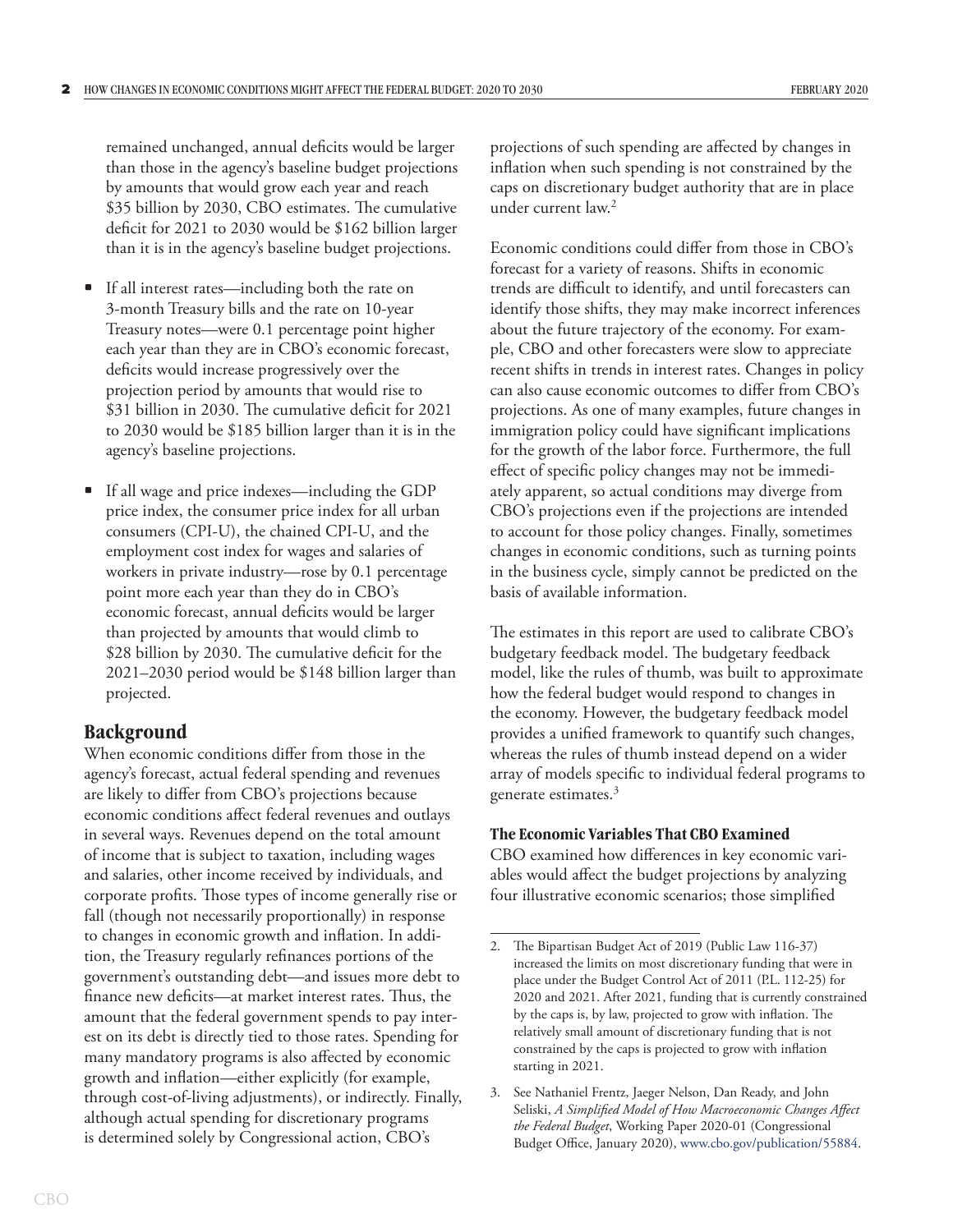scenarios underlie the agency's rules of thumb. In each of those scenarios, the values of economic variables differ from those in the agency's forecast by 0.1 percentage point each year starting in January 2020. The first two scenarios—involving slower productivity growth and slower labor force growth—incorporate changes to variables that directly affect real GDP growth. Those changes would cause the economy to grow more slowly than it does in CBO's forecast, thereby affecting other economic variables as well. The third and fourth scenarios involving higher interest rates and higher inflation differ from the first two in that they do not incorporate any changes in real GDP growth. CBO has produced an interactive workbook in which users can create their own alternative scenarios for productivity growth, labor force growth, interest rates, and inflation to see how revenues, outlays, and deficits might differ from CBO's baseline budget projections.<sup>4</sup>

For simplicity, CBO constructed the scenarios so that the values for the four economic variables differ from those in the agency's forecast by 0.1 percentage point in the direction that would worsen the budget outlook. The scenarios are not intended to indicate how actual economic conditions might differ from those in CBO's projections. For example, the agency estimates that there is roughly a two-thirds chance that the average annual growth rate of real GDP over the next five years will be within 1.3 percentage points above or below the projected rate. Similarly, there is about a two-thirds chance that the average annual rate of inflation (as measured by the GDP price index) over the next five years will be within 0.8 percentage points of the rate in CBO's forecast in either direction, and the probability is the same that the average interest rate (on 10-year Treasury notes, in real terms) will be within 0.9 percentage points of the forecast rate in either direction.<sup>5</sup>

Productivity Growth. In this scenario, productivity growth is 0.1 percentage point slower each year than it is in CBO's economic forecast, causing real GDP to be about 1.4 percent lower in 2030 than forecast (see [Table 1](#page-3-0)). Slower productivity growth, in turn, would affect other economic variables, such as the size of the labor force, wage rates, and interest rates.

**Labor Force Growth.** In the second scenario, the labor force's rate of growth is 0.1 percentage point slower each year than the rate in the agency's economic forecast, causing real GDP to be about 0.7 percent lower than forecast in 2030. If the population grew at the rate that CBO projects, the slower growth of the labor force would cause the labor force participation rate to fall below the agency's current estimates. That difference would grow by a roughly equal amount each year until the labor force participation rate was about 0.6 percentage points lower in 2030 than forecast. Like slower productivity growth, slower labor force growth would affect other economic variables.

**Interest Rates.** In the third scenario, interest rates are 0.1 percentage point higher each year than those in CBO's forecast. Inflation is held equal to the forecast rate in this scenario, so the corresponding rule of thumb shows the effects of higher real interest rates. Unlike the other scenarios, this scenario does not include any changes to the projected amounts of interest payments made or received by individuals or businesses.

**Inflation.** In the fourth scenario, inflation is 0.1 percentage point higher each year than it is in the agency's economic forecast. All economic indicators that are measured as nominal values, such as GDP, taxable income, and interest rates, increase in response to higher inflation, but indicators that are measured as real values, such as real GDP, are the same as they are in CBO's economic forecast.

#### **Applying the Rules of Thumb**

CBO's rules of thumb provide a rough sense of how changes in those economic variables would affect the federal government's revenues and outlays. The rules of thumb are roughly symmetrical and scalable, which means that they can be used to analyze a number of scenarios in which values for those variables differ from the ones presented here, although there are some caveats.

**Symmetry.** Each rule of thumb is roughly symmetrical. Thus, if the growth of productivity or the labor force was instead 0.1 percentage point faster than in CBO's

<sup>4.</sup> Congressional Budget Office, *Workbook for How Changes in Economic Conditions Might Affect the Federal Budget: 2020 to 2030* (interactive tool, February 2020), [www.cbo.gov/](http://www.cbo.gov/publication/56097) [publication/56097](http://www.cbo.gov/publication/56097).

<sup>5.</sup> CBO estimated those ranges on the basis of an analysis of its forecasting accuracy over the past four decades for GDP and since 1984 for inflation and interest rates. For more on the uncertainty underlying economic forecasts, see Congressional Budget Office, *CBO's Economic Forecasting Record: 2019 Update* (October 2019), [www.cbo.gov/publication/55505.](https://www.cbo.gov/publication/55505)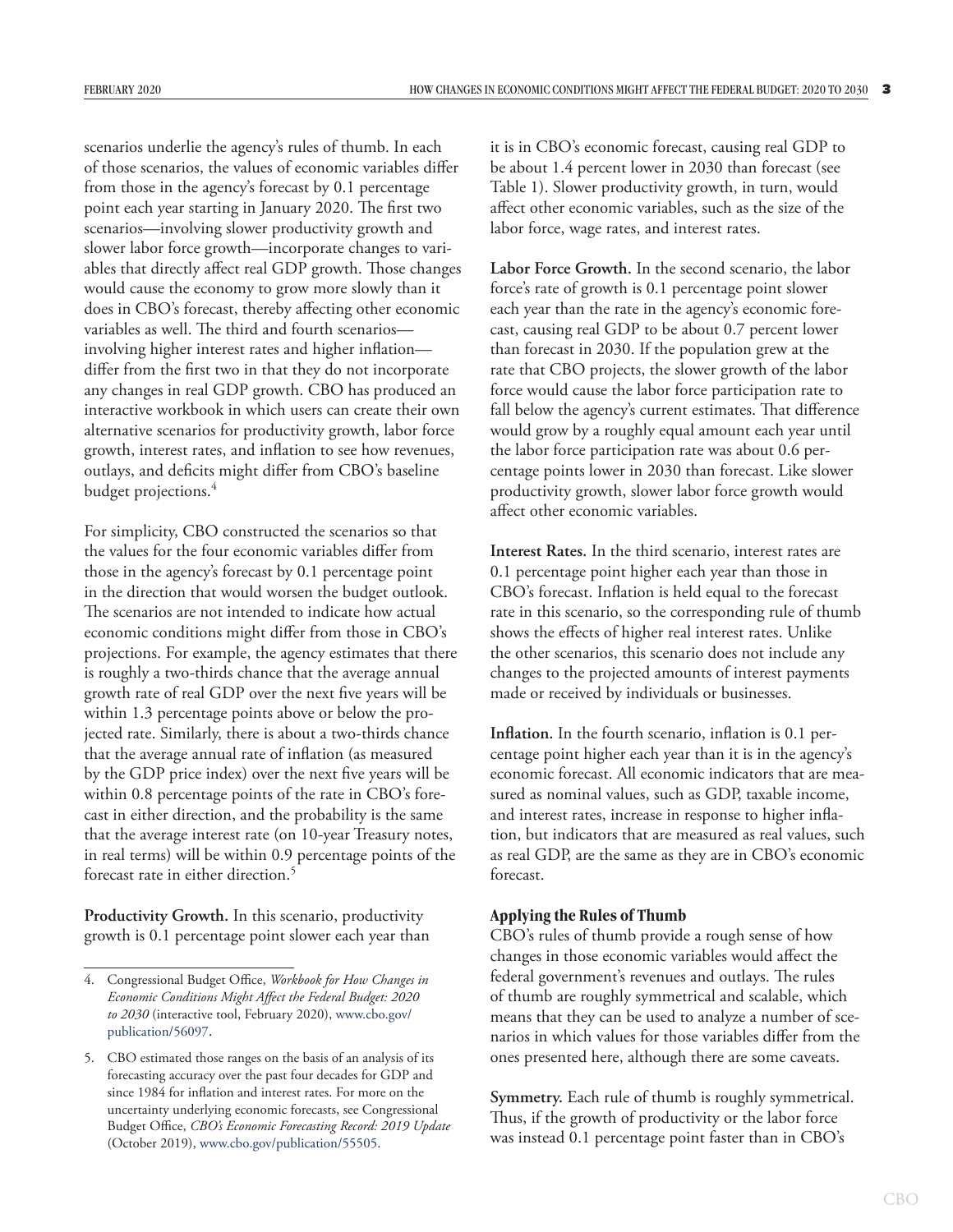| Percent                      |                          |                                |                    |                                                                                    |                    |                                                                               |
|------------------------------|--------------------------|--------------------------------|--------------------|------------------------------------------------------------------------------------|--------------------|-------------------------------------------------------------------------------|
|                              | <b>Level of Real GDP</b> | Level of<br><b>Nominal GDP</b> | <b>Labor Force</b> | <b>Interest Rate</b><br>on 10-Year<br><b>Treasury Notes</b><br>(Percentage points) | <b>Price Index</b> | Level of the<br>Level of the GDP Employment Cost<br><b>Index</b> <sup>a</sup> |
|                              |                          |                                |                    |                                                                                    |                    |                                                                               |
| Slower Productivity Growth   | $-1.4$                   | $-1.4$                         | $-0.2$             | $-0.10$                                                                            | 0                  | $-1.2$                                                                        |
| Slower Labor Force Growth    | $-0.7$                   | $-0.7$                         | $-1.0b$            | $-0.05$                                                                            | 0                  | 0.4                                                                           |
| <b>Higher Interest Rates</b> | 0                        | 0                              | 0                  | 0.10                                                                               | 0                  | 0                                                                             |
| Higher Inflation             | 0                        | 1.1                            | 0                  | 0.10                                                                               | 1.1                | 1.1                                                                           |

**Differences Between the Illustrative Scenarios and CBO's Economic Forecast in 2030**

#### <span id="page-3-0"></span>**Table 1.**

# Source: Congressional Budget Office.

In the scenario for each rule of thumb, economic variables differ by 0.1 percentage point from those in CBO's economic forecast in the direction that would worsen the budget outlook, but those variables could be higher or lower than forecast. Each rule of thumb is roughly symmetrical. If, for example, the rate of productivity growth was 0.1 percentage point faster than CBO projected, real GDP would be higher than it is in the agency's economic forecast rather than lower, as it is in the table.

GDP = gross domestic product.

a. The employment cost index for wages and salaries of workers in private industry.

b. Although the growth of the labor force in this scenario is 0.1 percentage point lower than it is in the agency's economic forecast each year, the resulting reduction in the size of the labor force in 2030 is only 1.0 percent (rather than 1.1 percent, as might be expected from 11 years of growth that was 0.1 percentage point slower) because the initial decline in the labor force is slightly offset by an increase in the supply of labor resulting from higher wage rates.

baseline or if interest rates or inflation were 0.1 percentage point lower than in CBO's baseline, the effects would be about the same as those shown here, but with the opposite sign.

**Scalability.** In addition to being symmetrical, the rules of thumb are roughly scalable—that is, an increase or decrease in the value of a given economic variable will produce a roughly proportional increase or decrease in the resulting budgetary effects. For example, if productivity growth was 0.2 percentage points slower each year than it is in CBO's economic forecast rather than 0.1 percentage point slower as it is in the scenario discussed here, the increase in the deficit would roughly double.

However, the scalability of the rules of thumb is limited. The more the values of economic variables differ from those in CBO's forecast, the less accurate the estimates produced using the rules of thumb are likely to be. Although two of the illustrative scenarios incorporate a broad set of interactions among several economic variables, all four rules of thumb are nevertheless simplified and do not account for more complex interactions

among variables—such as those among growth in real GDP, inflation, and the unemployment rate. That limitation becomes more pertinent as the difference between the value of an economic variable in a given scenario and in CBO's forecast increases. Certain elements of the tax code and some provisions relating to mandatory outlays also make it likely that as such differences increase, estimates produced using the rules of thumb will become less and less accurate.

Moreover, the rules of thumb are based on scenarios in which the values of variables differ from the values in CBO's economic forecast by the same amount each year. The rules of thumb can be applied to scenarios in which the differences vary somewhat from year to year, but they cannot be used to accurately estimate the budgetary effects of significant variations in those differences over the 10-year period. For example, if the rate of labor force growth differed from the value in CBO's forecast by 0.5 percentage points in 2030 but was the same as the forecast value in all other years, the average annual difference would be a little less than 5 basis points (that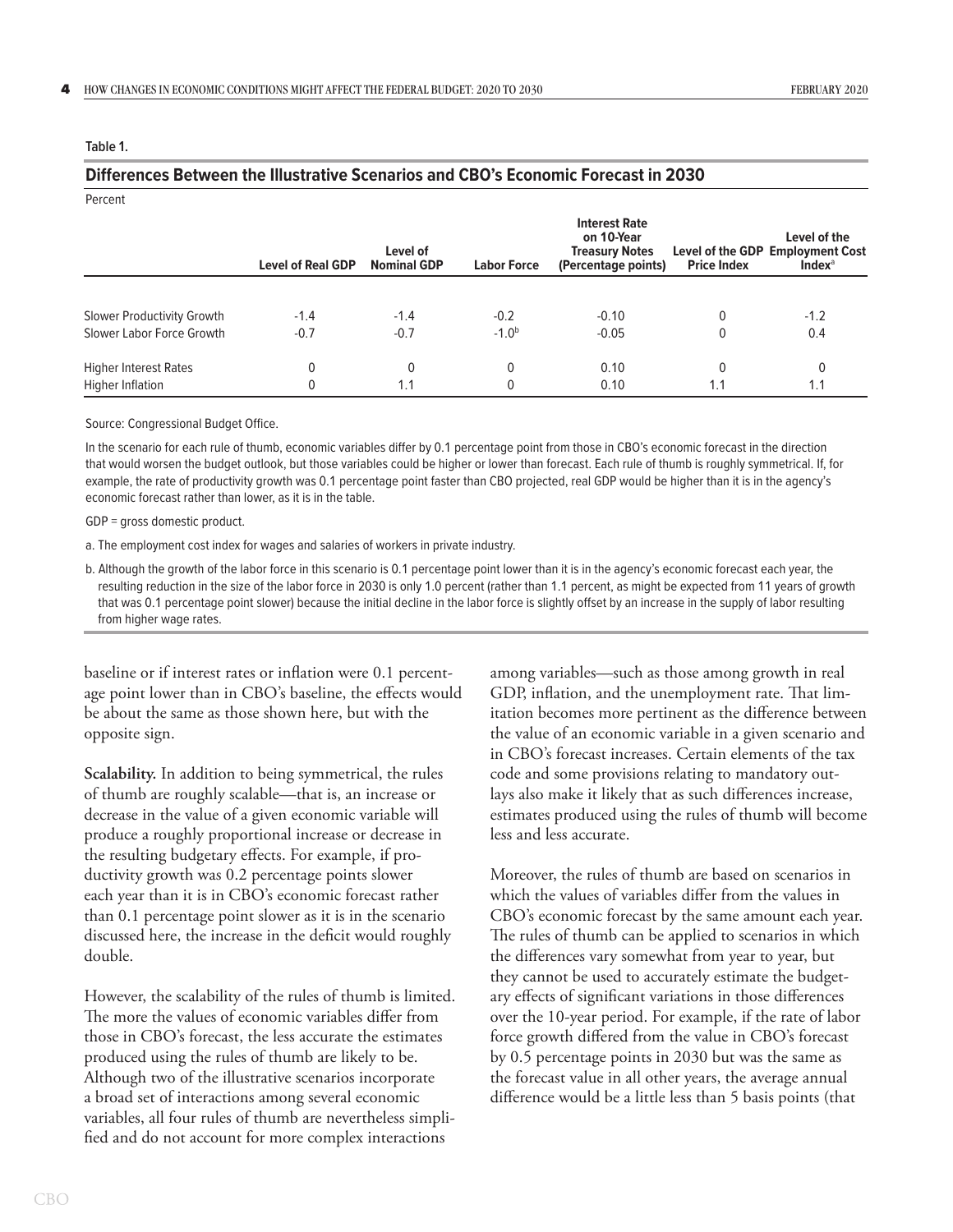is, 0.05 percentage points).<sup>6</sup> CBO's estimate of the budgetary effect over the decade would not, however, be one-half the amount shown for the scenario for slower labor force growth (a difference of 0.1 percentage point each year), nor would the agency's estimate of the budgetary effect in 2030 be five times greater than the value for that year under the illustrative scenario. Both estimates would be considerably smaller than those ratios.

To assess the scalability of the rules of thumb, CBO compared estimates produced by means of the simplified calculations in its online workbook with estimates made by means of a broader set of models that the agency uses to assess the effects of economic changes on the budget. CBO found that the four rules of thumb produced approximations of the estimates generated using CBO's economic and budget models as long as the values for each of the variables did not differ from the forecast values by more than a certain amount. Specifically, the rules of thumb were scalable as long as the annual differences from the forecast values were within the following ranges:

- For productivity growth, between −0.5 percentage points and 0.5 percentage points;
- For labor force growth, between −0.75 percentage points and 0.75 percentage points;
- For interest rates, between −1.0 percentage point and 1.0 percentage point; and
- For inflation, between −1.0 percentage point and 1.0 percentage point.

In general, differences outside those ranges in any given year would generate budgetary effects that could not be reasonably approximated by the rules of thumb and therefore would require a more detailed analysis.

**Caveats.** If economic conditions changed in such a way that they reflected the changes incorporated in two or more of the simplified scenarios, the budgetary effects would most likely differ from the sum of the estimates calculated using the individual rules of thumb. For example, if rates of productivity growth and labor force growth were both slower than they are in CBO's

economic forecast, the two effects would interact and lower output growth by more than would be suggested by simply adding those effects.

The rules of thumb capture the budgetary effects of specified changes in the economy, but they do not account for the source of those changes, which could include changes in policy. For example, a proposal might call for an increase in government spending that would affect inflation. The rule of thumb regarding inflation approximates the budgetary effects that would result from the estimated changes in inflation—but it does not incorporate the budgetary effects of the increased spending itself, nor does it encompass other effects on the economy besides a change in inflation.

In addition, some changes in policy could alter how changes in the economy affect the federal budget. For example, a new tax policy that changed effective tax rates would probably affect the relationship between changes in the economy and revenues. Changes to that relationship would cause the budgetary effects resulting from changes in the economy to differ from those that would be estimated using the rules of thumb.

# **Changes in Productivity Growth and Labor Force Growth**

The growth of productivity and the growth of the labor force are important determinants of real GDP growth. All else being equal, faster productivity growth and faster labor force growth both lead to greater economic growth and thus reduce budget deficits. Slower productivity growth and slower labor force growth both reduce the growth of GDP, thereby worsening the budget outlook.7

#### **Slower Productivity Growth**

The first rule of thumb illustrates the budgetary effects of productivity growth that is slightly weaker than CBO currently anticipates. Specifically, if productivity grew at a rate that was 0.1 percentage point lower each year than the rate in the agency's economic forecast, annual deficits would be larger than projected by amounts that would climb to \$63 billion by 2030, CBO estimates. In the 2021–2030 period, the cumulative deficit would be

<sup>6.</sup> One basis point is equivalent to one one-hundredth of a percentage point, or 0.01 percentage point. Basis points are commonly used as a unit of measure for differences of less than 1 percentage point.

<sup>7.</sup> For further discussion of how changes in the labor force participation rate (which lead to changes in labor force growth) and changes in productivity affect GDP, as well as of the uncertainty of such projections, see Congressional Budget Office, *The 2016 Long-Term Budget Outlook* (July 2016), Chapter 7, [www.cbo.gov/publication/51580](http://www.cbo.gov/publication/51580).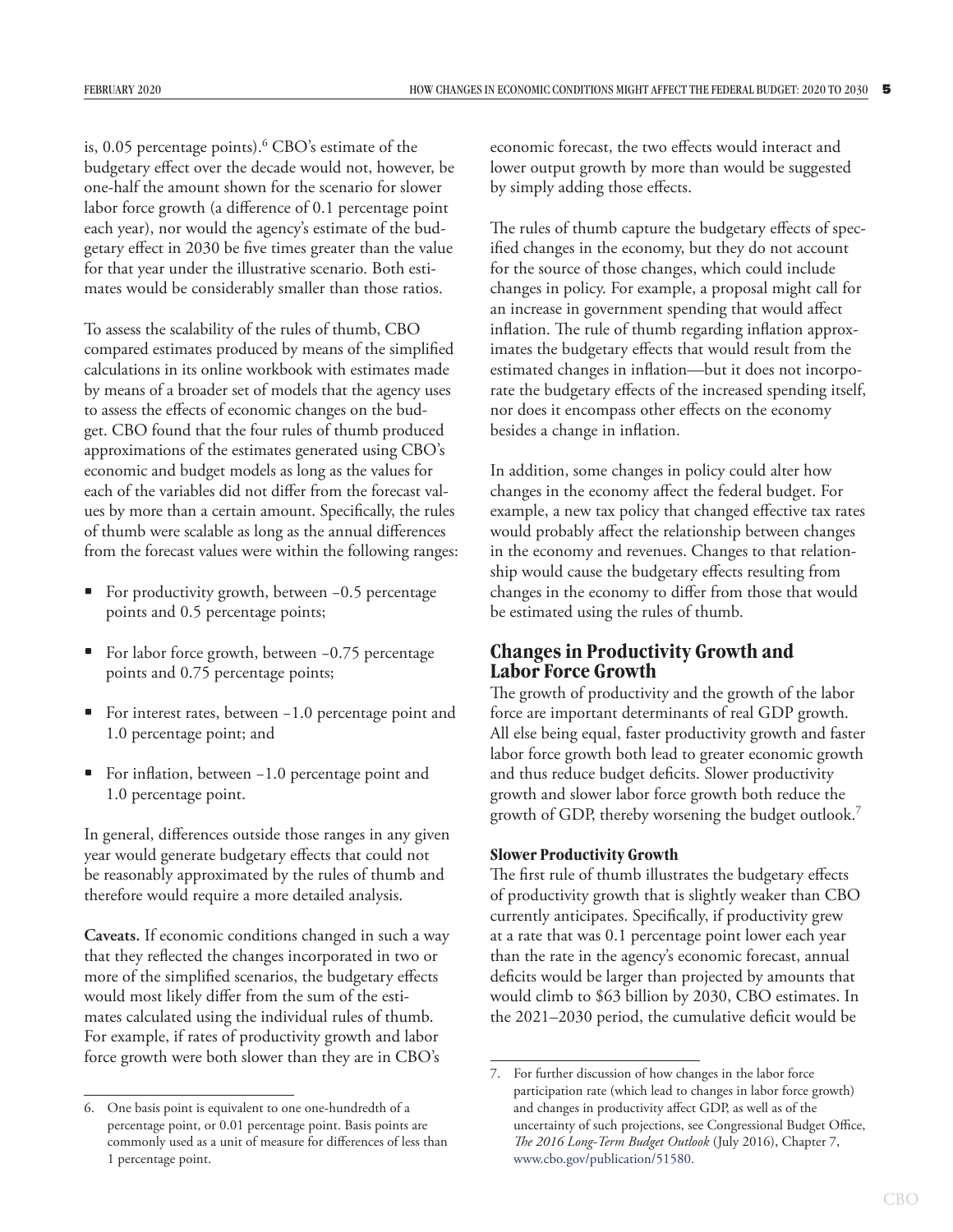\$306 billion larger than it is in CBO's baseline projections (see [Table 2\)](#page-6-0).

In this analysis, CBO examined how the slower growth of total factor productivity (that is, real output per unit of combined labor and capital services) might affect GDP, income, and interest rates. The agency found that slower-than-anticipated productivity growth would lead to slower growth in GDP because both labor and capital would be producing less than projected in CBO's current economic forecast. If workers produced less, the average hourly wage rate would be lower; therefore, the supply of labor would also decline. As a result, total labor income would be lower. Meanwhile, if capital produced less output, the returns on that capital would also decline, further decreasing total taxable income. Lower returns on capital would also cause private investment to be lower. Treasury securities compete with other investments for investors' money, so those lower rates of return on private investments imply that rates on Treasury securities would also be lower. Other variables, such as the unemployment rate and inflation, could be affected as well; however, this simplified scenario does not include the effects of changes in those variables.

If actual productivity growth was 0.1 percentage point lower each year than it is projected to be, GDP and total income would be about 1.4 percent lower by 2030 than they are in the current forecast, CBO estimates. Meanwhile, interest rates would be about 1 basis point below those in the agency's forecast for 2020, and that difference would increase by roughly 1 additional basis point in each subsequent year. By 2030, interest rates would be about 10 basis points lower than in the forecast (see [Table 1 on page 4\)](#page-3-0).

If economic growth slowed in each year as a result of lower productivity growth, taxable income would also grow more slowly than projected, and tax revenues would fall below CBO's baseline projections by increasing amounts over time, resulting in a shortfall of \$85 billion in 2030. Between 2021 and 2030, the drop in revenues stemming from the slower growth in income would increase deficits by a total of \$414 billion.

Over that 10-year period, slower income growth would also lead to a \$26 billion net decrease in mandatory outlays for programs whose spending is either explicitly or implicitly linked to wage growth. Outlays for Medicare, Medicaid, unemployment insurance, and Social Security would decrease by nearly \$33 billion; that decrease would be partially offset by an increase of over \$6 billion in outlays for the refundable portions of the earned income tax credit, the child tax credit, and the American Opportunity Tax Credit.8

Because slower productivity growth would push interest rates down, the amount of interest that the federal government would pay on the debt projected in CBO's baseline between 2021 and 2030 would decrease by \$107 billion. However, if revenues were reduced by the amounts indicated above, the federal government would need to borrow more than projected to finance the resulting net increase in the deficit. That additional borrowing would add \$25 billion to interest payments between 2021 and 2030. Together, those effects would result in net interest outlays that were \$82 billion less than the amount in the agency's baseline projections over the 2021–2030 period.

#### **Slower Labor Force Growth**

The second rule of thumb illustrates the budgetary effects of the labor force's growing more slowly than CBO anticipates. Specifically, if annual growth in the labor force was 0.1 percentage point slower than it is in CBO's economic forecast and the unemployment rate remained unchanged, annual deficits would be larger than those in the agency's baseline budget projections by amounts that would grow each year and reach \$35 billion by 2030, CBO estimates. The cumulative deficit for 2021 to 2030 would be \$162 billion larger than it is in the agency's baseline budget projections (see [Table 2](#page-6-0)). The budgetary effects under this scenario are considerably smaller than those under the scenario involving slower productivity growth because the resulting economic effects are smaller (see [Table 1 on page 4\)](#page-3-0).

To arrive at this rule of thumb, CBO began by analyzing how the slower growth of the labor force under the illustrative scenario might affect GDP, income, and interest rates. Slower-than-projected growth in the labor force would push the average wage rate above CBO's current estimate. Those higher wage rates would bring about a small boost in labor income and in the supply of labor, which would partially offset the effects of the initial decline in labor force growth. Despite those effects, total labor income would be less than it is in CBO's

<sup>8.</sup> Tax credits reduce a taxpayer's income tax liability. If a refundable credit exceeds a taxpayer's liability, all or a portion of the excess is refunded to the taxpayer and recorded as an outlay in the budget.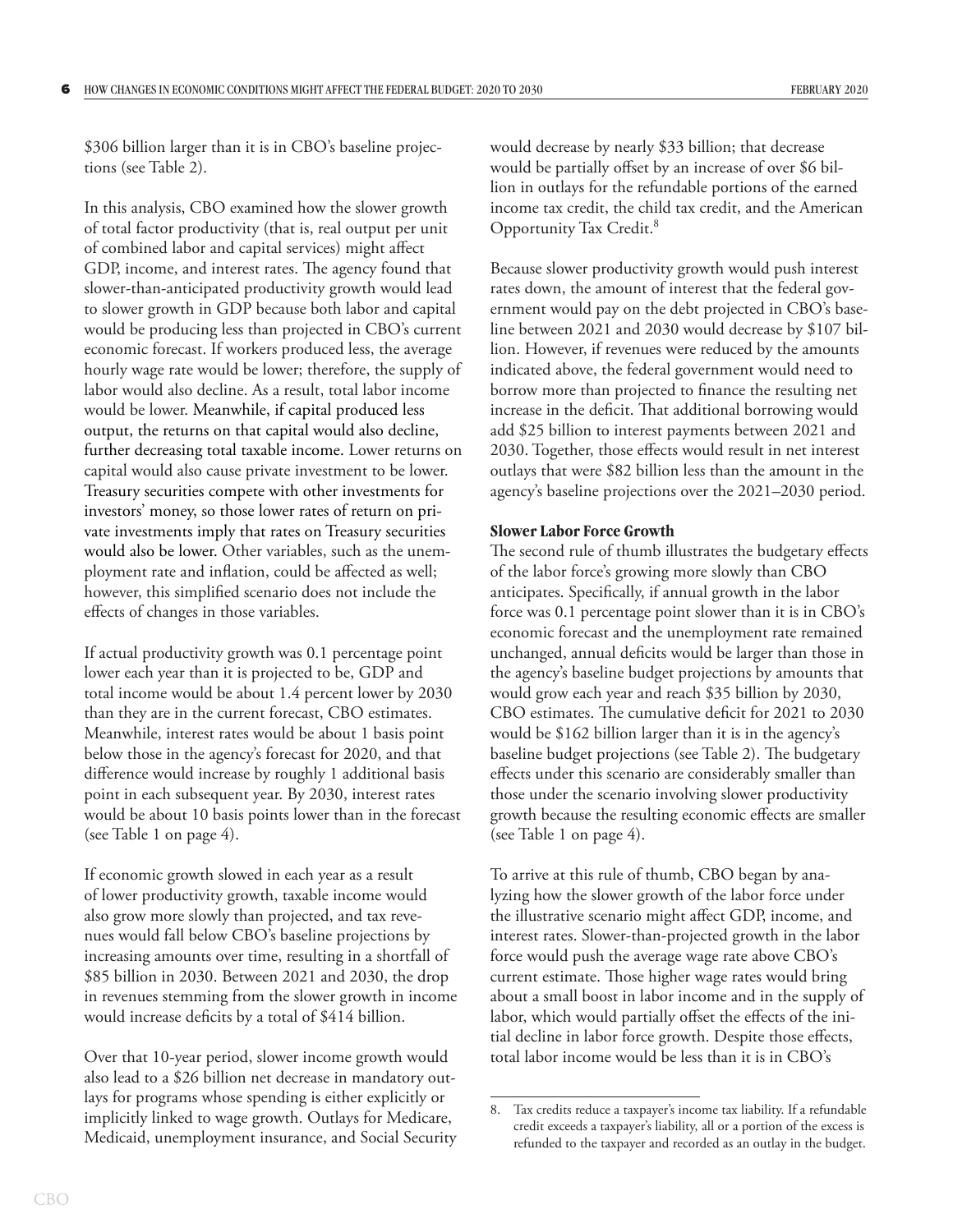#### <span id="page-6-0"></span>**Table 2.**

## **How Changes in Productivity Growth and Labor Force Growth Might Affect CBO's Baseline Budget Projections** Billions of Dollars

|                                |                                                            |                 |                 |                 |                |                |                 |                 |                 |                 |                 |                  | <b>Total</b>     |
|--------------------------------|------------------------------------------------------------|-----------------|-----------------|-----------------|----------------|----------------|-----------------|-----------------|-----------------|-----------------|-----------------|------------------|------------------|
|                                | 2020                                                       | 2021            | 2022            | 2023            | 2024           | 2025           | 2026            | 2027            | 2028            | 2029            | 2030            | $2021 -$<br>2025 | $2021 -$<br>2030 |
|                                | Productivity Growth Is 0.1 Percentage Point Lower per Year |                 |                 |                 |                |                |                 |                 |                 |                 |                 |                  |                  |
| Changes in Revenues            | $-3$                                                       | -8              | $-13$           | $-19$           | $-26$          | $-33$          | $-42$           | $-52$           | $-62$           | $-73$           | $-85$           | $-100$           | $-414$           |
| Changes in Outlays             |                                                            |                 |                 |                 |                |                |                 |                 |                 |                 |                 |                  |                  |
| Mandatory outlays              | $\ast$                                                     | $\ast$          | $-1$            | $-1$            | $-1$           | $-2$           | $-2$            | $-3$            | $-5$            | $-5$            | $-7$            | $-4$             | $-26$            |
| Net interest                   |                                                            |                 |                 |                 |                |                |                 |                 |                 |                 |                 |                  |                  |
| Lower rates                    | $-1$                                                       | $-2$            | $-3$            | $-5$            | $-7$           | -9             | $-11$           | $-13$           | $-16$           | $-19$           | $-22$           | $-26$            | $-107$           |
| Debt service                   | $\ast$                                                     | $\ast$          | $\ast$          | 1               | 1              | $\frac{1}{-7}$ | $\frac{2}{-9}$  | $\frac{3}{-10}$ | $\frac{4}{-12}$ | $\frac{6}{-13}$ | $\frac{7}{2}$   | $\overline{3}$   | $\frac{25}{-82}$ |
| Subtotal, net interest         | $-1$                                                       | $\overline{-2}$ | $\overline{-3}$ | $\frac{1}{-4}$  | $\frac{1}{-6}$ |                |                 |                 |                 |                 | $-15$           | $-23$            |                  |
| Total Change in Outlays        | $-1$                                                       | $-2$            | $-4$            | $-5$            | $-7$           | $-9$           | $-11$           | $-14$           | $-16$           | $-19$           | $-21$           | $-27$            | $-108$           |
| Increase (-) in the Deficit    | $-2$                                                       | $-6$            | $-10$           | $-14$           | $-19$          | $-24$          | $-31$           | $-39$           | $-46$           | $-54$           | $-63$           | $-72$            | $-306$           |
|                                | Labor Force Growth Is 0.1 Percentage Point Lower per Year  |                 |                 |                 |                |                |                 |                 |                 |                 |                 |                  |                  |
| <b>Changes in Revenues</b>     | $-1$                                                       | $-3$            | $-6$            | -8              | $-11$          | $-14$          | $-17$           | $-21$           | $-25$           | $-30$           | $-35$           | $-41$            | $-170$           |
| Changes in Outlays             |                                                            |                 |                 |                 |                |                |                 |                 |                 |                 |                 |                  |                  |
| Mandatory outlays              | $\ast$                                                     | 1               | 1               | $\overline{2}$  | 2              | 3              | 4               | 4               | 5               | 6               | $\overline{7}$  | 8                | 35               |
| Net interest                   |                                                            |                 |                 |                 |                |                |                 |                 |                 |                 |                 |                  |                  |
| Lower rates                    | $-1$                                                       | $-2$            | $-2$            | $-3$            | $-4$           | $-5$           | $-6$            | $-7$            | -8              | $-9$            | $-11$           | $-16$            | $-56$            |
| Debt service                   | $\ast$                                                     | $\ast$          | $\ast$          | $\ast$          | $\ast$         |                |                 | $\frac{2}{-5}$  | $\frac{2}{-6}$  | $\frac{3}{-7}$  | 4               |                  | $\frac{13}{-43}$ |
| Subtotal, net interest         | $-1$                                                       | $\overline{-2}$ | $\overline{-2}$ | $\overline{-3}$ | $-4$           | $-4$           | $\overline{-5}$ |                 |                 |                 | $\overline{.7}$ | $-14$            |                  |
| <b>Total Change in Outlays</b> | $\ast$                                                     | $-1$            | $-1$            | $-1$            | $-1$           | $-1$           | $-1$            | $-1$            | $-1$            | $\ast$          | $\ast$          | $-6$             | -8               |
| Increase (-) in the Deficit    | $-1$                                                       | $-3$            | $-5$            | $-7$            | $-9$           | $-12$          | $-16$           | $-20$           | $-25$           | $-30$           | $-35$           | $-36$            | $-162$           |

Source: Congressional Budget Office.

The rules of thumb capture the budgetary effects of specified changes in the economy, but they do not account for the source of those changes. The source may or may not be a change in policy, which would have additional budgetary effects. In addition, such a change in policy would probably have broader economic effects than those underlying the budgetary estimates shown here.

Each rule of thumb is roughly symmetrical. If, for example, productivity growth was 0.1 percentage point higher each year than it is in CBO's economic forecast, deficits would be reduced by about the same amount that they are increased each year in the table above.

\* = between -\$500 million and \$500 million.

baseline. Meanwhile, the number of workers using a given amount of capital would fall below the number projected in CBO's economic forecast, so the returns on that capital would decline as well. As described above, the resulting decline in the rates of return on private investment would imply that interest rates on Treasury securities would be lower than they are in CBO's economic forecast. Although other variables—including the unemployment rate, inflation, the distribution of labor income, and rates of retirement—could also be affected by the labor force's growing more slowly than projected, this rule of thumb does not incorporate the effects of such changes.

In CBO's estimation, if the rate of growth in the labor force was 0.1 percentage point slower than anticipated, GDP growth would also be slower each year. Meanwhile, interest rates would be slightly lower than forecast for 2020, and that difference would increase in each subsequent year. By 2030, GDP and labor income would be 0.7 percent lower than they are in CBO's forecast, and interest rates would be about 5 basis points lower (see [Table 1 on page 4](#page-3-0)).

The slower economic growth would cause taxable labor income and profits to grow more slowly than projected, resulting in tax revenues that were less than the amounts in CBO's baseline projections. The shortfall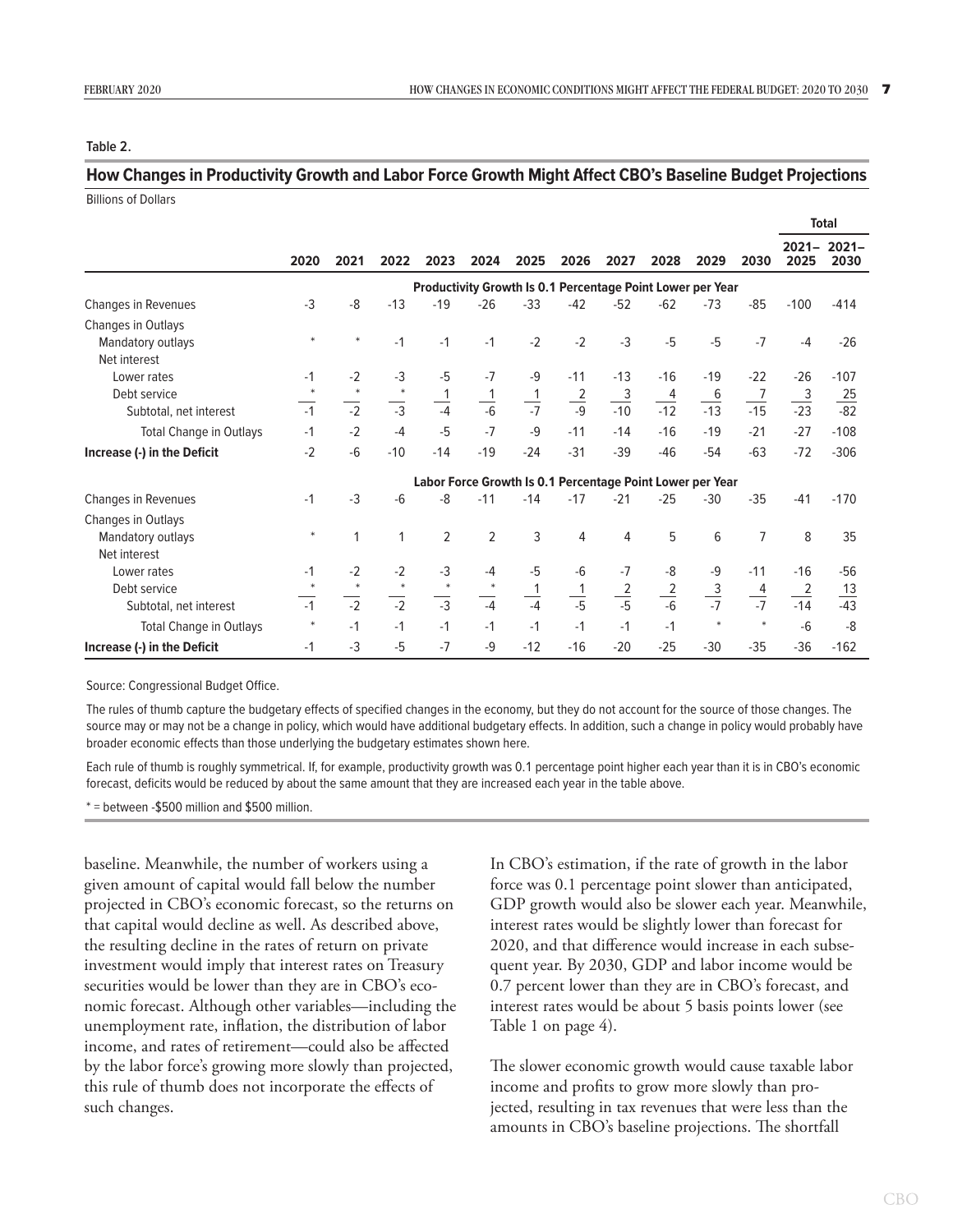would increase over time, reaching \$35 billion in 2030. Also, the higher-than-projected wage rates and the smaller-than-projected number of workers would, on net, add a total of \$35 billion to mandatory outlays between 2021 and 2030. Specifically, because outlays for Medicare, Medicaid, and Social Security are linked to wage growth, mandatory spending for those programs would increase by a little less than \$39 billion. But because there would be fewer workers and higher wages, over \$3 billion of that amount would be offset by a decrease in outlays for unemployment insurance benefits and the refundable portions of the earned income tax credit, the child tax credit, and the American Opportunity Tax Credit.

Between 2021 and 2030, the lower interest rates that resulted from the slower growth of the labor force would reduce the amount of interest that the federal government would pay on the debt projected in CBO's baseline by about \$56 billion. However, the reduction in revenues and slight increase in mandatory spending would increase the deficit, requiring the federal government to borrow more than projected. That additional borrowing would add \$13 billion to interest payments. Overall, CBO estimates that net interest outlays between 2021 and 2030 would be \$43 billion less than they are in the agency's baseline projections.

# **Changes in Interest Rates and Inflation**

Changes in interest rates and inflation affect the federal budget. Higher interest rates would increase the flow of interest payments to and from the federal government, and higher inflation rates would raise both revenues and outlays, though the effect on outlays would be larger. Lower interest rates and inflation would have the opposite effects.

#### **Higher Interest Rates**

The third rule of thumb illustrates the budget's sensitivity to an increase in interest rates when all other economic variables are left unchanged. In the illustrative scenario, all interest rates—including both the rate on 3-month Treasury bills and the rate on 10-year Treasury notes are 0.1 percentage point higher each year than they are in CBO's economic forecast. Under that scenario, in CBO's estimation, deficits would exceed those in CBO's baseline projections by amounts that would rise to \$31 billion in 2030. The cumulative deficit for 2021 to 2030 would be \$185 billion larger than it is in the agency's baseline projections (see [Table 3\)](#page-8-0).

Most of that difference would arise because the government's interest costs would be larger. As the Treasury replaced maturing securities and increased its borrowing to cover future deficits, the budgetary effects of higher interest rates would mount. Under this scenario, the added costs of higher interest rates on the debt projected in CBO's baseline would reach \$28 billion in 2030 and would total \$175 billion for the 2021–2030 period, after accounting for a small increase in additional interest payments received by the government.

As part of conducting monetary policy, the Federal Reserve buys and sells Treasury and other securities. The Federal Reserve also pays interest on reserves (deposits that banks hold at the central bank). The interest that the Federal Reserve earns on its portfolio of securities and the interest that it pays on reserves affect its remittances to the Treasury, which are counted as revenues. If, over the next 10 years, all interest rates were 0.1 percentage point higher than CBO projects, the Federal Reserve's remittances over the next few years would be smaller than projected because higher interest payments on reserves would outstrip the additional earnings from interest on its portfolio. Over time, however, the current holdings in the portfolio would mature and be replaced with higher-yielding investments; as a result, by 2023, the Federal Reserve's remittances would be larger. Overall, rates that were 0.1 percentage point higher than those in CBO's economic forecast would (all else being equal) cause revenues from the Federal Reserve's remittances over the 2021–2030 period to be \$9 billion more than projected.

The larger deficits generated by an increase in interest rates would require the Treasury to borrow more than it is projected to borrow in CBO's baseline. That additional borrowing would raise the cost of servicing the debt by amounts that increased each year and reached \$5 billion in 2030. Between 2021 and 2030, the additional borrowing would add a total of \$19 billion to the cost of servicing the federal debt.

#### **Higher Inflation**

The fourth rule of thumb shows the budgetary effects of inflation that is 0.1 percentage point higher each year than it is in CBO's baseline when all other economic variables—except for interest rates—are left unchanged. All wage and price indexes, including the GDP price index, the CPI-U, the chained CPI-U, and the employment cost index for wages and salaries of workers in private industry, would rise by 0.1 percentage point more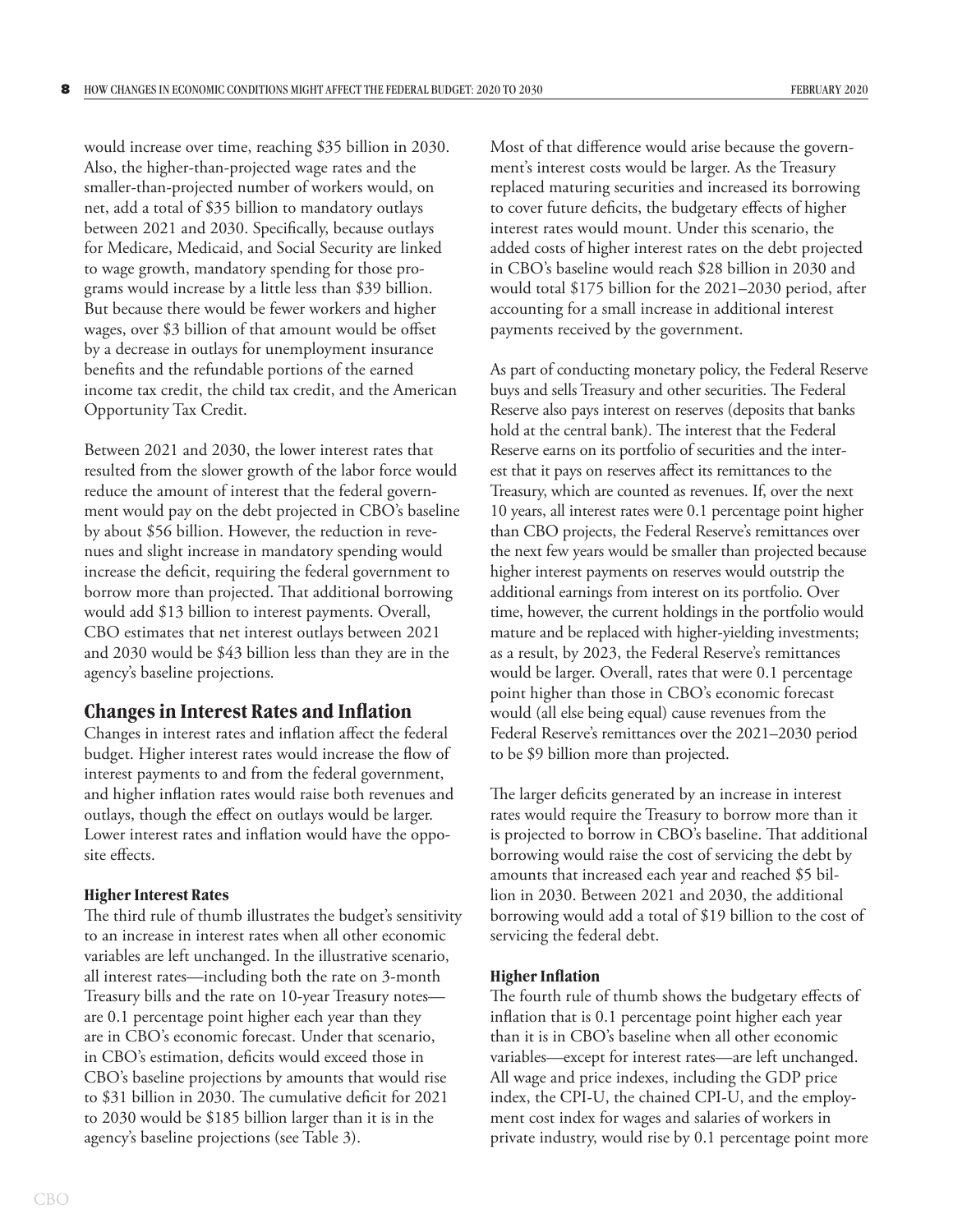#### <span id="page-8-0"></span>**Table 3.**

#### **How Changes in Interest Rates and Inflation Might Affect CBO's Baseline Budget Projections**

Billions of Dollars

|                                     |                                                         |                |                |                |                |                |                 |                |                |                |                | <b>Total</b>     |                  |
|-------------------------------------|---------------------------------------------------------|----------------|----------------|----------------|----------------|----------------|-----------------|----------------|----------------|----------------|----------------|------------------|------------------|
|                                     | 2020                                                    | 2021           | 2022           | 2023           | 2024           | 2025           | 2026            | 2027           | 2028           | 2029           | 2030           | $2021 -$<br>2025 | $2021 -$<br>2030 |
|                                     | Interest Rates Are 0.1 Percentage Point Higher per Year |                |                |                |                |                |                 |                |                |                |                |                  |                  |
| <b>Changes in Revenues</b>          | $-1$                                                    | $-1$           | $\ast$         |                |                |                |                 |                | 2              | 2              | 2              |                  | 9                |
| Changes in Outlays                  |                                                         |                |                |                |                |                |                 |                |                |                |                |                  |                  |
| Higher rates                        | 2                                                       | 5              | 9              | 12             | 14             | 17             | 19              | 21             | 24             | 26             | 28             | 56               | 175              |
| Debt service                        | $\ast$                                                  | $\ast$         | $\ast$         |                |                |                | $\frac{2}{21}$  | $\frac{2}{24}$ | $\frac{3}{27}$ | $\frac{4}{30}$ | $\frac{5}{33}$ | $\frac{3}{60}$   | 19               |
| <b>Total Change in Outlays</b>      | $\overline{2}$                                          | $\overline{6}$ | $\overline{9}$ | $\frac{1}{12}$ | $\frac{1}{15}$ | $\frac{1}{18}$ |                 |                |                |                |                |                  | 194              |
| Increase (-) in the Deficit         | $-3$                                                    | $-6$           | $-9$           | $-12$          | $-14$          | $-17$          | $-20$           | $-22$          | $-25$          | $-28$          | $-31$          | $-59$            | $-185$           |
|                                     | Inflation Is 0.1 Percentage Point Higher per Year       |                |                |                |                |                |                 |                |                |                |                |                  |                  |
| Changes in Revenues                 | 2                                                       | 6              | 10             | 15             | 20             | 25             | 31              | 37             | 44             | 51             | 58             | 75               | 296              |
| Changes in Outlays                  |                                                         |                |                |                |                |                |                 |                |                |                |                |                  |                  |
| Mandatory spending                  | $*$                                                     | 2              | 5              | 8              | 11             | 15             | 19              | 23             | 28             | 32             | 39             | 40               | 180              |
| Discretionary spending <sup>a</sup> | $\mathbf{0}$                                            | $\ast$         | 1              | $\overline{2}$ | $\overline{3}$ | 5              | 6               | 8              | 10             | 12             | 13             | 11               | 61               |
| Net interest                        |                                                         |                |                |                |                |                |                 |                |                |                |                |                  |                  |
| Higher rates <sup>b</sup>           | 3                                                       | 7              | 10             | 13             | 16             | 18             | 21              | 23             | 25             | 27             | 30             | 64               | 189              |
| Debt service                        |                                                         | $\ast$         | $\ast$         | $\ast$         | 1              | 1              |                 | $\frac{2}{24}$ | $\frac{2}{27}$ | $\frac{3}{30}$ | 4              | $\overline{2}$   | 14               |
| Subtotal, net interest              | $\overline{3}$                                          | $\overline{7}$ | 10             | 14             | 16             | 19             | $\overline{22}$ |                |                |                | $\frac{1}{33}$ | 66               | 203              |
| <b>Total Change in Outlays</b>      | 3                                                       | 9              | 16             | 23             | 31             | 39             | 47              | 55             | 65             | 74             | 85             | 117              | 444              |
| Increase (-) in the Deficit         | $-1$                                                    | $-3$           | $-6$           | $-9$           | $-11$          | $-14$          | $-16$           | $-18$          | $-21$          | $-23$          | $-28$          | $-42$            | $-148$           |

Source: Congressional Budget Office.

The rules of thumb capture the budgetary effects of specified changes in the economy, but they do not account for the source of those changes. The source may or may not be a change in policy, which would have additional budgetary effects. In addition, such a change in policy would probably have broader economic effects than those underlying the budgetary estimates shown here.

Each rule of thumb is roughly symmetrical. If, for example, interest rates were 0.1 percentage point lower each year than they are in CBO's economic forecast, deficits would be reduced by about the same amount that they are increased each year in the table above.

\* = between -\$500 million and \$500 million.

a. Most discretionary spending through 2021 is governed by caps established by the Budget Control Act of 2011; in CBO's baseline, that spending would not be affected by changes in projected inflation.

b. The change in outlays attributable to higher interest rates in this scenario differs from the estimate in the rule of thumb for interest rates because the principal of inflation-protected securities issued by the Treasury grows with inflation.

each year than they do in CBO's economic forecast. All economic indicators that are measured as nominal values, such as GDP, taxable income, and interest rates, increase in response to higher inflation, whereas those that are measured as real values, such as real GDP, remain unchanged. As a result, higher inflation would increase both revenues and outlays, although the impact on outlays would be greater, resulting in larger budget deficits, on net.

Under this scenario, total revenues between 2021 and 2030 would be \$296 billion more than they are in the agency's baseline budget projections, and total outlays

would be \$444 billion more, CBO estimates. The cumulative deficit for the 2021–2030 period would be \$148 billion larger than projected (see [Table 3](#page-8-0)).

**Effects on Revenues.** Larger increases in wage rates and prices generally lead to greater labor income, profits, and other income, which in turn generate larger collections of individual income taxes, payroll taxes, and corporate income taxes. Many provisions in the individual income tax system—including the income thresholds for the tax brackets—are adjusted, or indexed, for inflation. Therefore, the share of taxpayers' income that is taxed at certain rates does not change very much when income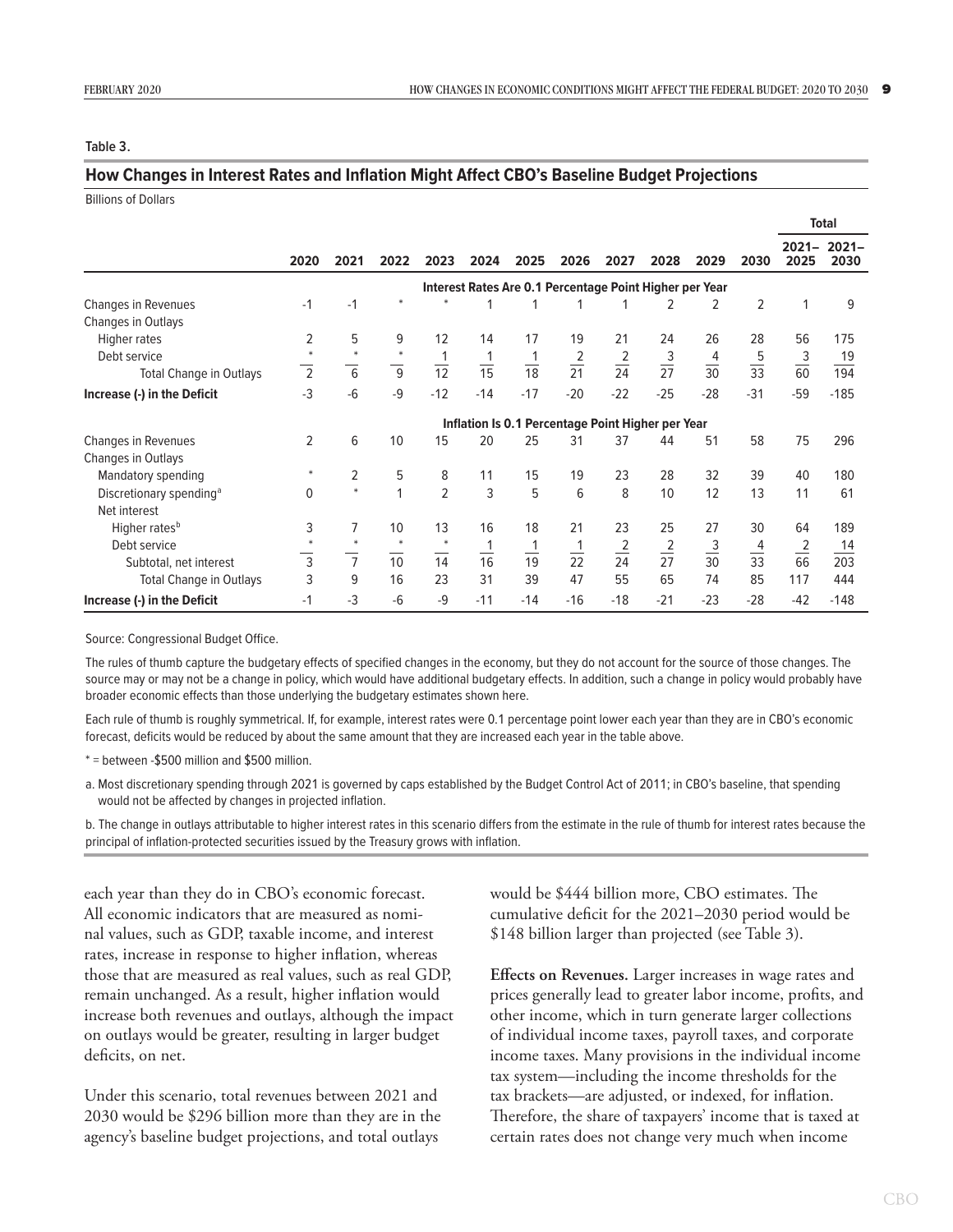increases because of higher inflation, so tax collections tend to rise roughly proportionally with income under those circumstances. However, not all parameters of the individual income tax system are indexed for inflation. For example, the income thresholds for the surtax on investment income are fixed in nominal dollars, so if income rose because of inflation, the surtax would apply to a larger share of taxpayers' income.

For the payroll tax, rates are mostly the same for all income levels, and the maximum amount of earnings subject to the Social Security tax rises (after a lag) with average wages in the economy. Higher wage inflation therefore leads to a roughly proportional increase in payroll tax revenues. Similarly, nearly all corporate profits are taxed at a single statutory rate of 21 percent. Consequently, an increase in profits resulting from higher inflation generates a roughly proportional increase in corporate tax revenues. Finally, higher nominal interest rates would first reduce and then increase revenues from the Federal Reserve's remittances to the Treasury. All told, inflation that was 0.1 percentage point higher than forecast each year would add \$296 billion in revenues to the amounts in the agency's baseline budget projections between 2021 and 2030.

**Effects on Mandatory Spending.** Higher inflation would also increase the cost of a number of mandatory spending programs, adding \$180 billion to projected spending, CBO estimates. Benefits for many mandatory programs are automatically adjusted each year to reflect increases in prices. Specifically, benefits paid for Social Security, federal employees' retirement programs, disability compensation for veterans, the Supplemental Nutrition Assistance Program, Supplemental Security Income, child nutrition programs, and the refundable portion of the earned income tax credit, among others, are adjusted (with a lag) for changes in the consumer price index, one of its components, or another measure of inflation. Many of Medicare's payment rates are also adjusted annually for inflation. Spending for some other programs, such as Medicaid, is not formally indexed to changes in prices but nevertheless tends to grow with inflation because the costs of providing benefits under those programs increase as nominal wages and prices rise. In addition, to the extent that benefit payments in retirement and disability programs are linked to participants' preenrollment wages, increases in nominal wages resulting from higher wage inflation would boost future outlays for those programs.

**Effects on Discretionary Spending.** Higher inflation would raise CBO's projections of spending for discretionary programs in two main ways. First, higher inflation would increase projected outlays for most discretionary programs after 2021. The Budget Control Act of 2011, as modified by subsequent legislation, imposed caps on most discretionary budget authority through 2021, and CBO's baseline incorporates the assumption that total appropriations for most purposes will equal those caps. Higher inflation would not alter the statutory caps and thus would have no effect on CBO's projections of spending that is constrained by those limits. However, for the years after 2021—when, under current law, the caps will no longer be in place—CBO's baseline projections incorporate the assumption that the discretionary funding currently subject to the caps will increase with inflation from the 2021 amount. As a result, inflation that was 0.1 percentage point higher each year than the rates underlying CBO's economic forecast would boost projected outlays for the 2022–2030 period by a total of \$56 billion.

Although the caps on discretionary appropriations are not indexed for inflation, higher inflation would diminish the amount of goods that could be acquired and the benefits and services that could be provided under those caps. If higher inflation led lawmakers to adjust the discretionary caps, the effect on spending and on deficits would be greater.

The second way in which higher inflation would increase CBO's projections of discretionary outlays for the 2021–2030 period is through its effect on spending that is not constrained by the caps. By law, adjustments to the caps are made to accommodate appropriations for certain purposes. For 2020, CBO's baseline incorporates adjustments of \$80 billion designated for overseas contingency operations (war-related activities, primarily in Afghanistan), \$18 billion for disaster relief, \$9 billion for emergency requirements, \$2 billion for wildfire suppression efforts, and \$2 billion for initiatives aimed at enhancing program integrity by reducing improper payments from certain benefit programs.<sup>9</sup> Because the funding for those activities is not constrained by the caps in 2021, it is projected to increase with inflation starting in that

<sup>9.</sup> The extent to which the discretionary caps can be adjusted for the funding of disaster relief, wildfire suppression, and program integrity efforts is limited by other statutory provisions. For 2020, the caps will also be adjusted to account for \$2.5 billion in additional funding for the 2020 census, but that funding will be constrained by the caps again in 2021.